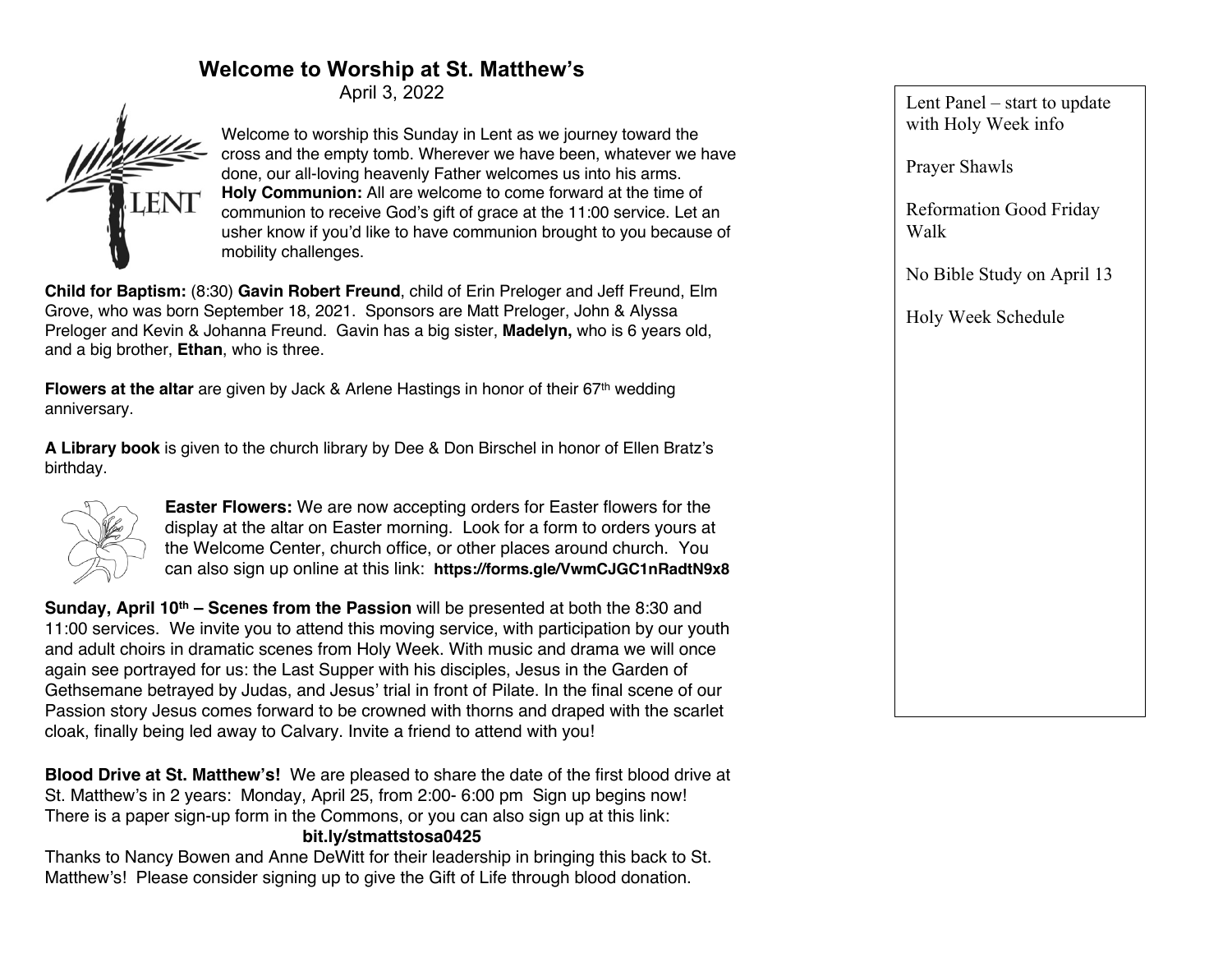### **Bulletin Announcement Insert – April 3, 2022**

### **Today Adult Education at 9:45 a.m. in the Upper Room:**

### **April 3 Forgotten, Misrepresented, and Marginalized Figures of Early Christianity**

### **(Part Two) Led by Dan Bice**

Mary Magdalene may be one of the best-known figures in the New Testament, but she is widely misunderstood. Was she a prostitute? A witness to Jesus' resurrection? An apostle to Jesus? A holder of his secret teachings? His lover? With time, her story has grown and grown. We will scour biblical and extra-biblical sources to find out more about this enigmatic figure of early Christianity. Future topics in this intermittent series: James, the brother of Jesus; and Mary, the mother of Jesus.

#### **April 10 "Exploit No More"** *(Rescheduled!)*

**Exploit No More** offers that hope for those who are trafficked. Josh Beaton, Operations Director for Exploit No More, will present "Human Trafficking 101" on April 10<sup>th</sup> during the Adult Education Forum from 9:45-10:45. The program will cover the definition of human trafficking, breaks down what sex trafficking looks like in our area, and equips the audience with the tools to get involved in the fight to end sexual exploitation and ways it can support Exploit No More in its work because no one is excluded from the fight against sex trafficking!

Good News! The Nursery will reopen on April 10<sup>th</sup>: We are pleased to share that Emily Chiesa will be taking care of children whose parents wish to attend worship or adult education while their little ones are safe in the nursery. As with all our gatherings, careful thought and expert advice has gone into new nursery protocols, including masks, sanitizing after each service and air purification. These protocols are posted at the nursery entrance, or you can read the details here: **https://bit.ly/3qQjUk6-Nursery**

Nursery hours will begin at 8:15 and continue through the 11:00 service. Thanks to Emily Chiesa for providing a warm consistent caregiver to this ministry.

**Looking Ahead to Good Friday: Filled Easter Eggs Needed!** We will offer a Good Friday Children's Service at 10:00 on April 15<sup>th</sup>, which will include a craft, worship and the popular egg hunt. We need Easter eggs for the children to find. Fill eggs with a piece of candy or some sort of treat, tape them closed, and bring them back by Palm Sunday, April 10th. Thank you!

**Dr. Dawg!** Fundraiser for Youth Mission Trip: On Saturday, April 9th, between 11:00 and 4:00, St. Matthew's will earn 10% of all proceeds. (No coupons or codes needed; online orders included). The Dr. Dawg menu includes a wide variety of hot dogs as well as sausages, burgers, veggie burgers, and other sandwiches. They are located at 853 N. Mayfair Rd., at the shopping center where Wisconsin Avenue intersects Hwy. 100. What an easy way to support our youth as they will be serving in Kenosha this June.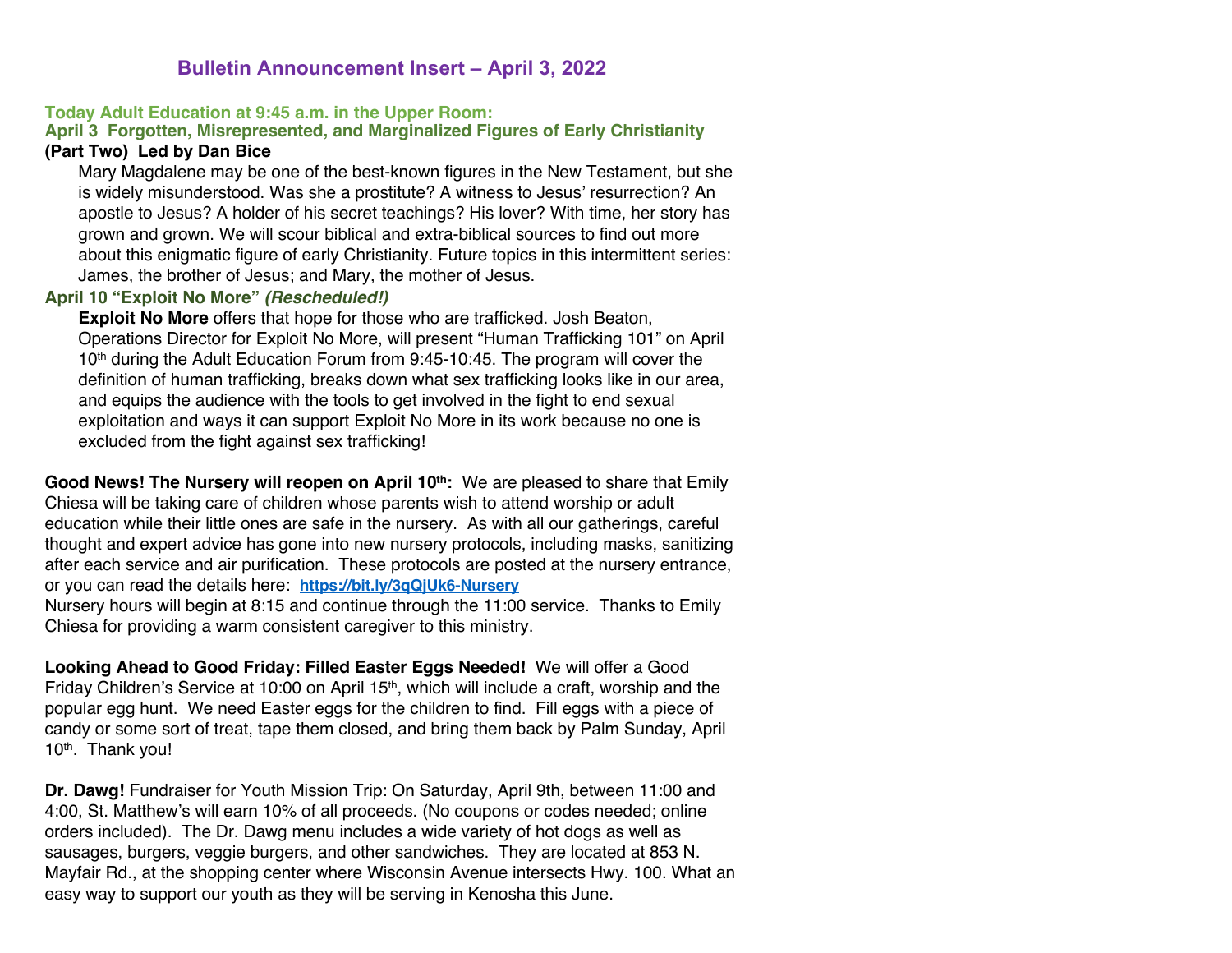## **"Making Room: Renewing Our Practice of Christian Hospitality" This Wednesday:** *(thru April 6th)*



Watch for a **midweek worship video** that will arrive in your email inbox, inviting you into reflection and prayer with the weekly theme.

Be part of a **small group conversation** during Lent through April 6<sup>th</sup>.

> **Join** us when you can! **Wednesdays at 10:00 AM & 6:15 PM**

### **FAMILY LENTEN TIME: March 9 – April 6, 2022** *Continues this week!*

Parents and younger children, come and join us in the Fellowship Hall on Wednesday nights! Join us for the midweek family time, 6:15 to 7:00 each Wednesday, led by Donna Gardner Manke. For children 3<sup>rd</sup> grade and younger with their parents.

# **Holy Week at St. Matthew's**

### Holy Week Services begin next Sunday, April 10<sup>th</sup>:

Palm Passion Sunday, with Scenes from our Lord's Passion: **8:30 and 11:00 a.m.** Maundy Thursday, April 14<sup>th</sup>; Worship with Holy Communion at **10:30 a.m. and 7:00 p.m.** Good Friday, April 15th, Children's Good Friday Service at **10:00 a.m.**

Evening Good Friday Service at **7:00 p.m.**

Easter Sunday, April 17<sup>th</sup>: Early Service at 6:30 a.m.

Festive Services with brass at **8:30 & 11:00 a.m.**



**Lenten offerings** marked for "Lent offering" will be directed toward Ukraine relief through Lutheran Disaster Response and "Exploit No More," a local organization working to address and prevent human trafficking.

**Lutheran Disaster Response is already helping the people of Ukraine** currently under attack by Russia. If you wish to make a donation to support LDR's assistance, you may write a check and mark it "LDR-Ukraine," give through our website at this link: **Stmattslutheran.org/give** or give through the Lutheran Disaster Response website: **Elca.org/ldr** Our prayers for the people of Ukraine are also very much needed.